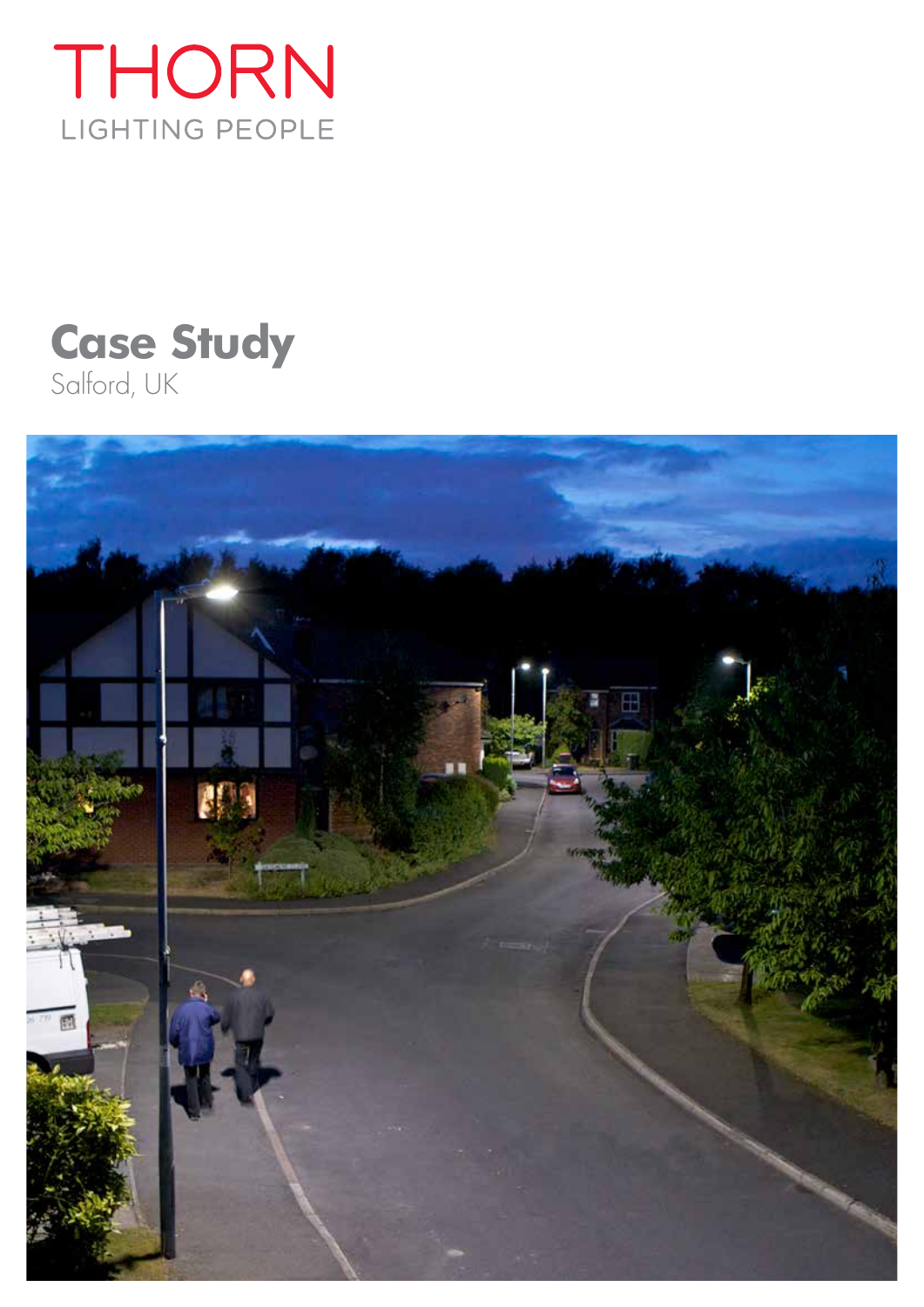**Salford City Council upgrades more than 10 000 streetlights and achieves energy savings of 60% with Urban Vision Partnership and Thorn Lighting**



#### **Salford City Council delivers LED street lighting retrofits for residential areas with Thorn Lighting**

Salford City Council upgrades more than 10 000 streetlights and achieves energy savings of 60% with Urban Vision Partnership and Thorn Lighting.

To achieve energy efficiency, Salford City Council embarked on a major project to replace around 11 500 residential street lights. The previous lamps, which were based on high and low pressure sodium technology, were difficult and costly to maintain, and consumed more power than modern LED equivalents.

The organisation tasked with updating Salford's street lights is Urban Vision, a joint venture between Salford City Council, leading professional services firm Capita, and construction expert Galliford Try.

## **The Urban Vision and Thorn Lighting solution**

After evaluating proposals from a number of leading lighting companies, Urban Vision chose Thorn Lighting to deliver Salford's streetlight upgrade. "Our request for proposal was heavily weighted on quality, energy consumption and delivery capability." says Evan Westby, project manager at Urban Vision/Galliford Try. "There was also the fact that Thorn is a proven supplier that has successfully delivered large LED street lighting projects around the UK."

To meet Urban Vision's requirements, Thorn designed a solution based on its Isaro LED lanterns, which can be configured with either 12, 24, or 36 LEDs. The drive current can be adjusted to meet brightness requirements, dimming hours are programmed according to the council's requirements, and an intelligent photocell turns lamps off automatically during daylight hours.

To configure each luminaire correctly based on the width of the road, the height of the column, the distance between columns and the correct lighting and glare levels, Thorn and Urban Vision design teams worked closely together.

Thorn delivered up to 500 luminaires weekly to Urban Vision, meeting the challenging project schedule. "We entered into a complex weekly cycle of design, ordering and shipping, and we were consistently impressed with Thorn's flexibility, responsiveness and ability to deliver on time," says Evan Westby. "We have successfully deployed all 9 000 luminaires that were part of the original tender and, based on the success of the project, we are now working with Thorn to deploy an additional 1 500 to 2 000 units around Salford."

## **Energy savings of 60%**

In partnership with Thorn, Urban Vision has helped Salford City Council reduce energy consumption across its street light estate by around 60%.

## **Major maintenance savings**

The maintenance savings delivered by the reliable, durable Thorn luminaires will ultimately be equal to or greater than the council's savings on energy costs.

## **Future-proof streetlights**

With integrated 'drivers' to control drive current, dimming hours and more, Thorn streetlights can be reprogrammed, making them completely future-proof. "We can reprogramme the Thorn fittings easily to make them brighter or dimmer, or to come on and off at different times," says Evan. "That way, if a bus route is changed and more light is needed on a certain street, the light output can be easily adapted to meet those needs."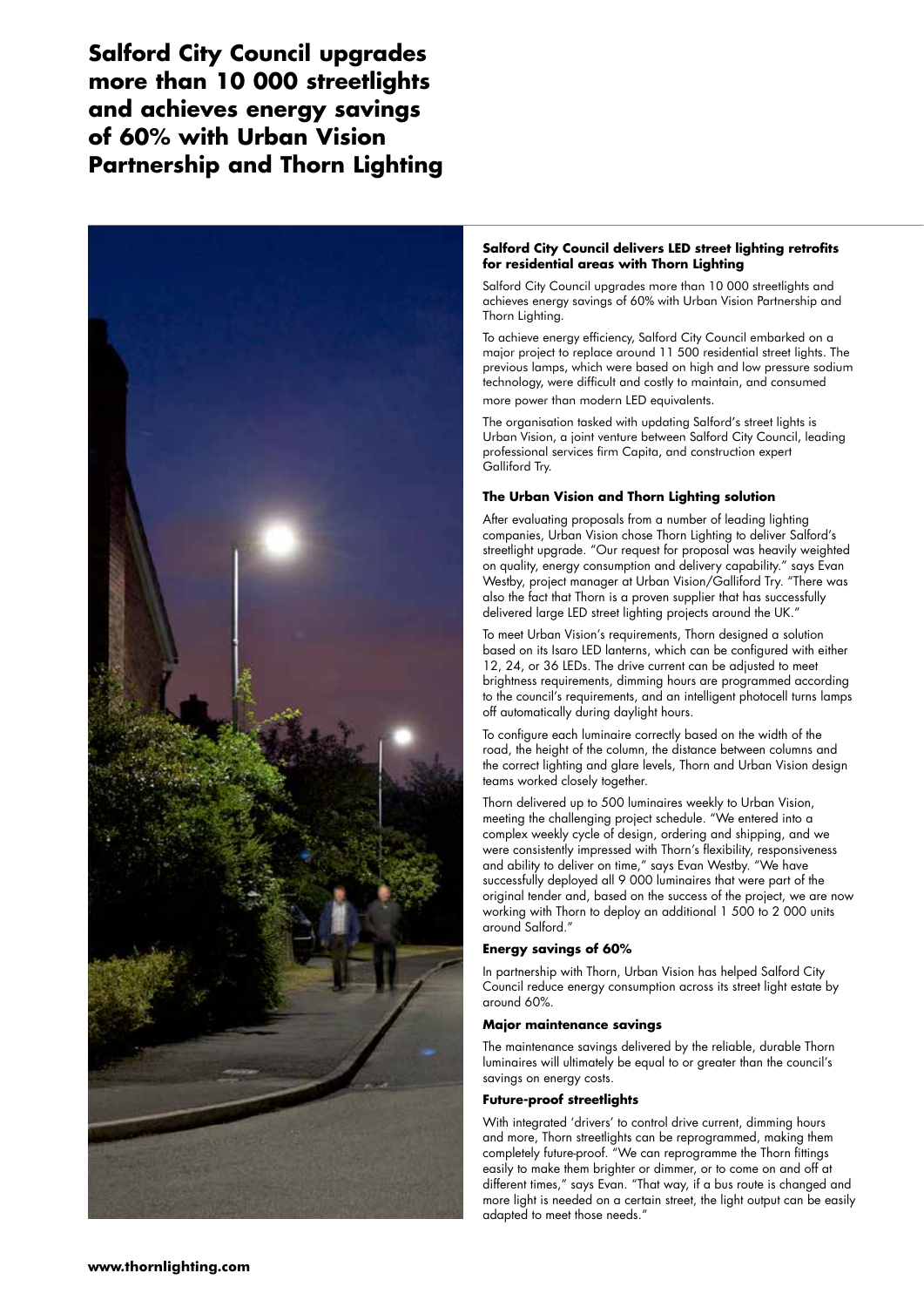

#### **Product used**



Isaro LED

### **Key facts**

- 60% energy savings 10% more than the original target
- Major maintenance savings
- Future-proofed streetlights that can be easily reprogrammed to meet the council's future needs

**eControl** From Thorn's 15 ways to save energy, the following are key to minimising energy consumption at Salford City:



#### **System Efficacy**

The Thorn Isaro LED luminaires combine optical and thermal controls to maximise efficiency and lumens per watt and optimise energy savings for Salford City Council.

# **Waste light**

Thorn's LED luminaires allow light to be directed in an optimal way. Public areas are illuminated efficiently, with no unnecessary light directed towards residents' gardens or houses.



#### **Maintenance schedule**

By significantly reducing maintenance requirements, the Thorn streetlights will deliver impressive cost savings for the council over the next 20 years.